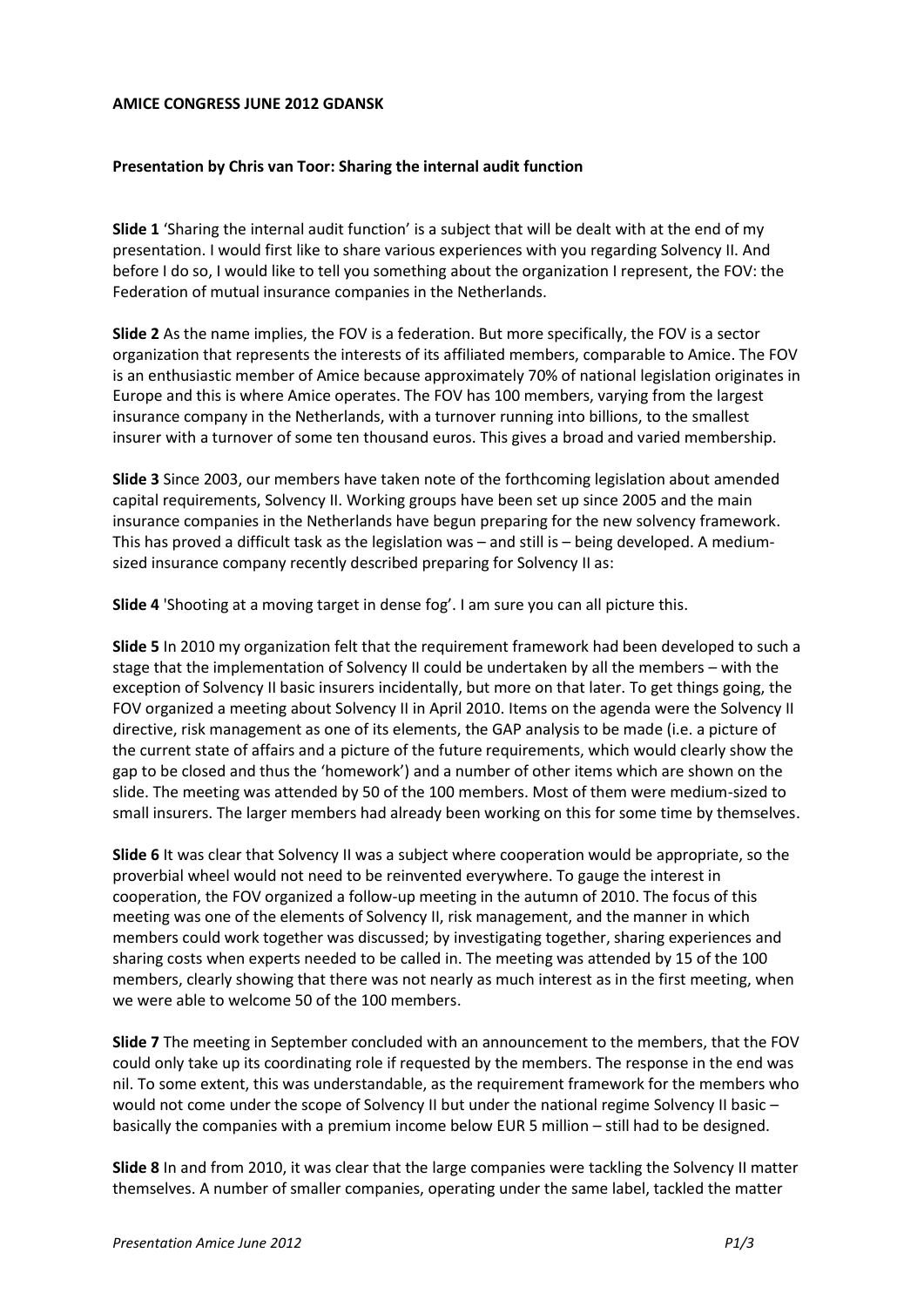as a group. A small group stayed out of the picture - some awaited developments and planned to come on board when the market had found its direction - and the Solvency II basic insurers were still awaiting further information about the regime applicable to them.

**Slide 9** The clock did not stop and the deadline approached. A survey of the FOV members in 2011 showed that there was a need for practical support where Solvency II and Solvency II basic were concerned. This need was particularly evident in the companies shown in red on the slide, a number of smaller partiers therefore. The FOV naturally wished to respond to this request for support and took a number of initiatives.

**Slide 10** A number of market providers were contacted who would be able to support our members on a cost-sharing basis. The underlying idea was that groups would be formed who would deal with individual topics of Solvency II / Solvency II basic with the assistance of an external expert. These groups were formed, and it was basically assumed that the difference between Solvency II and Solvency II basic would not be significant. Meetings were held about the internal audit and about ORSA. These were well attended. As a result of the meetings about the internal audit, a working group was set up which is currently working on a handbook and operating instructions. This approach of individual topics has been completed with a total offer: companies can, if they so wish, make use of an agency that guarantees that, given 260 hours, it can make a company Solvency II basic-compliant in time. To date, this offer has not been taken up, probably because of the price of EUR 35,000 ex VAT per company. It is clear that a partial approach is required and the associated costs need to be kept as low as possible. On more than one occasion this has made me feel that companies are insufficiently prepared to make investments for Solvency II or Solvency II basic. This is possibly again due to the fact that the forthcoming legislation is generally considered to be too complicated. In other words, there is resistance. This is understandable but does not alter the fact that the new requirements must ultimately be complied with.

**Slide 11** Focusing on the internal audit function, the main topic of my introduction, as mentioned, a working group was set up within the FOV for this purpose. The group consists of representatives of a number of members and is supported by an external consultancy that has specialized in the subject of internal audits. It became evident from the first few meetings that it is not quite clear to everyone what an internal auditor should do. This is the result of principle-based regulation, regarding which a number of smaller insurers have stated that it would probably have been better for this group if rule-based regulation had been opted for. This was not opted for, however. The question at hand was what the tasks of an internal auditor should be. Does he/she mainly look at the accounts receivable and accounts payable management or does he/she audit the procedures within a company, examining matters such as:

- Have all the risks been identified?
- Have they been reported to the board?
- Has this report been discussed at a meeting and resolutions adopted?
- Have those resolutions subsequently been followed up?
- Has an evaluation been arranged?
- Has the supervisory board determined the risk appetite?
- $\bullet$  Etc.

I am curious as to your views. This is why I would like to ask you the following question, which you can answer.

**Slide 12** My question concerns the task of the internal auditor. What do you think it consists of? You can choose from one of the following 4 answers: